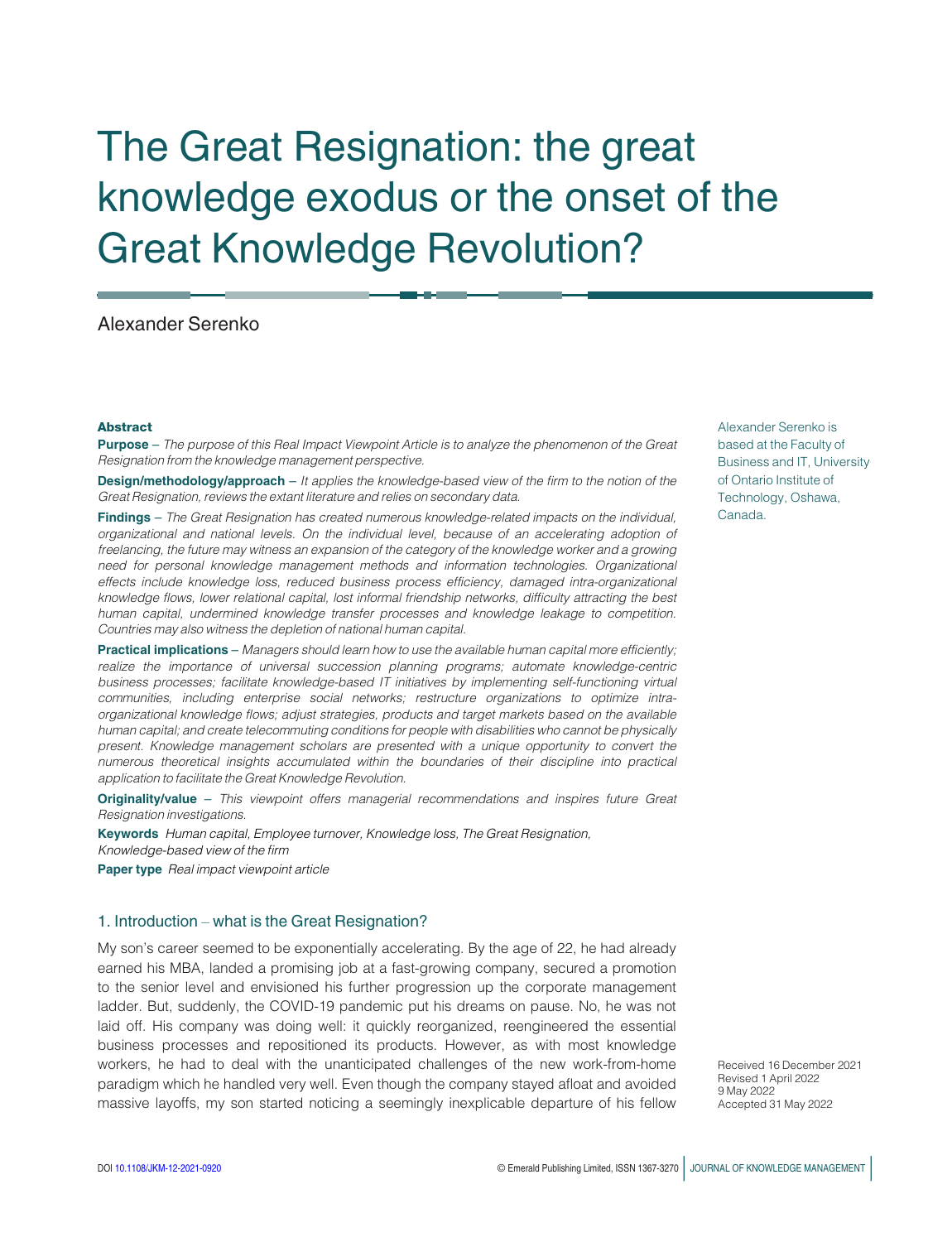colleagues which peaked in the spring-summer of 2021. By the fall of 2021, almost half his coworkers in the nearby cubicles had already left. He also observed two intriguing and even counterintuitive phenomena. First, there was no pattern among those who resigned: they ranged from recent hires to highly senior, top earners who were the subject of both envy and inspiration. Second, many moved to entirely unrelated industries and jobs that required different knowledge. Being still new to the corporate world, these observations deeply puzzled him.

My son's experience is not unique: it perfectly fits the paradigm of the Great Resignation – a recent term dubbed by Anthony Klotz, an associate professor of management at Texas A&M University ([Cohen, 2021](#page-9-0)). The Great Resignation describes the phenomenon of a great number of employees voluntarily quitting their jobs since March 2021. While a certain level of voluntary turnover is always expected and the departure of a few workers is unlikely to irreparably damage organizational performance in the long-term, the Great Resignation has been marked by the departure of a remarkably large number of employees within a short period of time. According to the US Bureau of Labor Statistics [\(Figure 1](#page-1-0)), during the first wave of COVID-19 lockdowns and layoffs in early 2020, most workers were holding onto their jobs. However, paradoxically, as the recovery started and new jobs appeared, employees were quitting their jobs in massive numbers. In 2019, before the pandemic, the average voluntary turnover rate in the US was stable at 2.3% of the entire workforce per month, but in March 2021, it surged to 2.6%, eventually reaching 3.0% by the end of the year. Some industries were hit particularly hard – for instance, from March to September 2021, the accommodation and food services sectors lost more than 40% of their entire workforce, with the monthly turnover rate reaching 6.0% [\(BLS, 2021](#page-9-1)). The knowledgeintensive professional and business services sector also lost a quarter of its workforce during the same period. Resignation rates were particularly high in other knowledgeintensive industries such as engineering, technology and healthcare that have very high hiring costs given a limited supply of suitable candidates [\(Cook, 2021](#page-9-2); [Rozgus, 2021](#page-11-0)). Unfortunately, the US is not alone: a similar trend has been observed in Western Europe, particularly in the UK (YPulse, 2021). The resignation rates are not expected to plummet in the near future: a recent survey by Microsoft reveals that 41% of the global workforce is

<span id="page-1-0"></span>

# JOURNAL OF KNOWLEDGE MANAGEMENT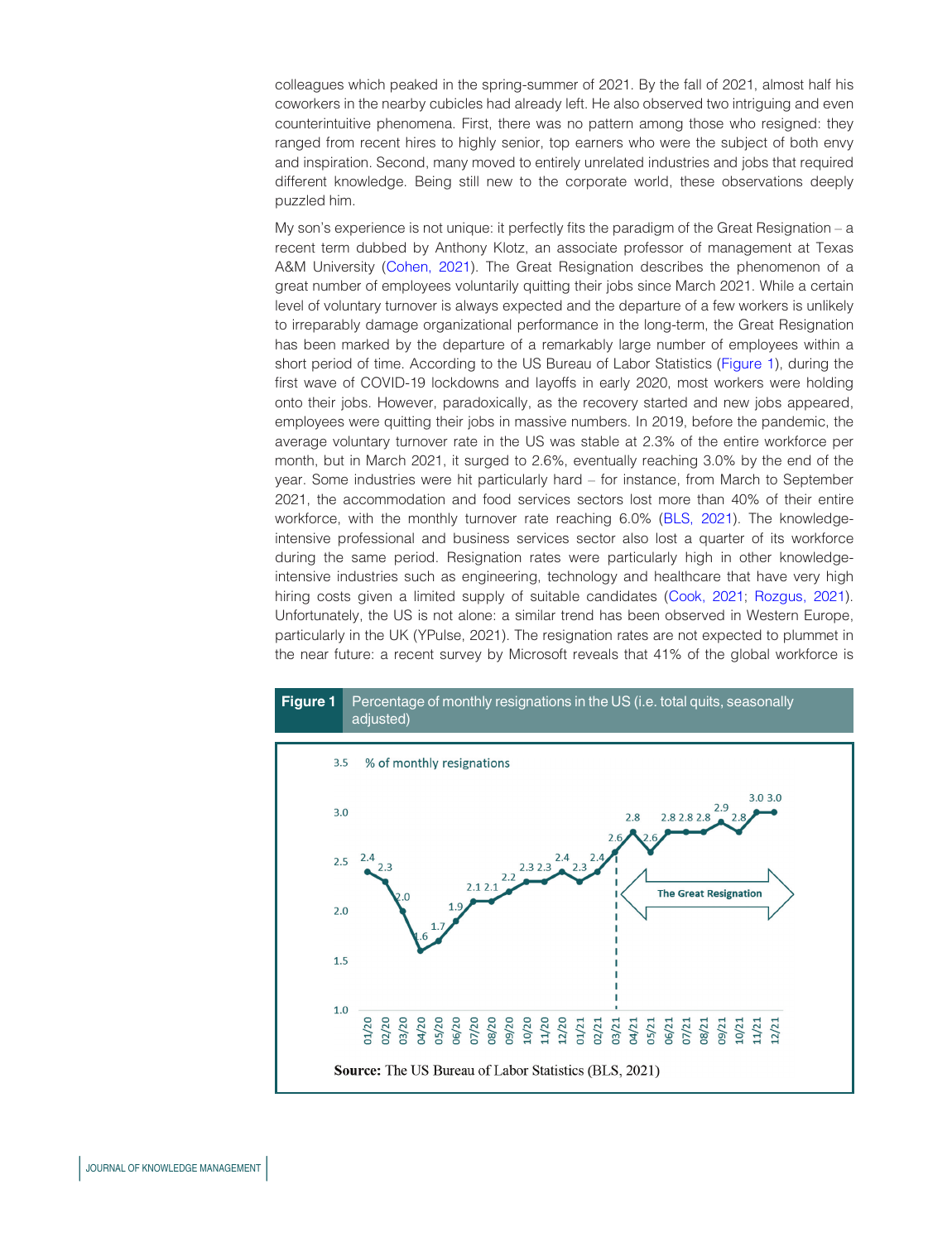likely to consider leaving their present organization within the next year (The Work Trend Index, 2021). Another recent survey by Workhuman of 3,500 employees in the US, the UK, Ireland and Canada presents a similar figure which is twice as high as that of 2019 when only 20% of workers considered leaving [\(Workhuman, 2021\)](#page-12-0).

The reasons for quitting during the Great Resignation were remarkably different from those during the pre-COVID era because working during COVID has dramatically altered peoples' affective, cognitive and behavioral processes [\(Malmendier, 2021](#page-11-1)). Many enjoyed working from home without long exhausting commutes so much that they refused to revert to the mandatory office presence after reopening. For instance, a recent survey of 1,000 US workers revealed that 39% of them would consider leaving if their organizations do not allow them to work remotely after the pandemic ([Melin and Egkolfopoulou, 2021](#page-11-2)). During the lockdown, people also had an opportunity to reexamine their relationship to work, redefine life priorities and long-term career goals and realize that the work experience should extend beyond a mere paycheck. As a result, they decided to move closer to family and friends, enjoy the tranquility outside a busy city, achieve a desirable work-life balance, reduce burnout or accelerate retirement plans [\(Dean and Hoff, 2021;](#page-9-3) [Dill, 2021](#page-9-4); [Hsu, 2021;](#page-10-0) [Hymes,](#page-10-1) [2021;](#page-10-1) [Kaplan, 2021;](#page-11-3) [Thompson, 2021\)](#page-12-1). Some quitters stayed loyal to their profession and pursued other work opportunities in the same industry. Others, however, decided to stay off the job market, which has created a gap between the demand and supply of labor – having a gap in work experience is quite understandable during and even after the pandemic (e.g. because of a fear of COVID exposure). Moreover, 46% are considering making a major career transition into a new field (The Work Trend Index, 2021) and some even decided to pursue a vocation or turn their hobby into a source of income.

Despite the preliminary evidence that the resignation trend is likely to continue ([Joblist,](#page-10-2) [2021\)](#page-10-2), it is yet to be determined whether the observed resignation numbers represent a statistical blip or a fundamental economic and social shift that will permanently alter the landscape of the future workforce. Nevertheless, it is clear that the Great Resignation has disrupted the functioning of the contemporary job market [\(Jiskrova, 2022\)](#page-10-3) and, as a result, this novel phenomenon has already attracted the attention of the scientific community. For instance, Sull et al. [\(2022a](#page-12-2)) blame toxic corporate culture as a driver of attrition during the early phase of the Great Resignation and Sull et al. [\(2022b\)](#page-12-3) present corresponding worker retention strategies. [Perry \(2021\)](#page-11-4) further demonstrates that IT companies raised salaries to attract new workers and to retain their existing workforce. [Sheather and Slattery \(2021\)](#page-12-4) recommend that organizations focus on their remaining workers and create optimal conditions to support them, and [Hirsch \(2021\)](#page-10-4) proposes that businesses listen to and proactively address their employees' concerns about work environment.

In this, researchers have already developed some understanding of the novel Great Resignation phenomenon and have offered valuable recommendations for practice. The problem, however, is that the previous studies approached the notion of the Great Resignation from a narrow labor-shortage perspective. While the scientific and practical contribution of such studies is indisputable, shifting a lens of analysis from the laborshortage perspective to the knowledge-based view of the firm [\(Grant, 1996\)](#page-10-5) may uncover further impacts of the Great Resignation on individuals, organizations, and nations and generate additional practical recommendations. A recent Deloitte Insights Report predicts a growing importance of knowledge creating, sharing and preserving in the post-COVID world (Weiss et al.[, 2021](#page-12-5)) and argues that managers should move beyond the narrow techno-centric knowledge paradigm because the "traditional views of how to handle knowledge no longer apply" (p. 2). Thus, the purpose of this Real Impact Viewpoint Article is to analyze the Great Resignation phenomenon from the perspective of the knowledgebased view of the firm. Overall, this viewpoint shows that applying the knowledge-based view of the firm to address human capital issues arising from the Great Resignation presents a unique opportunity for knowledge management scholars to convert the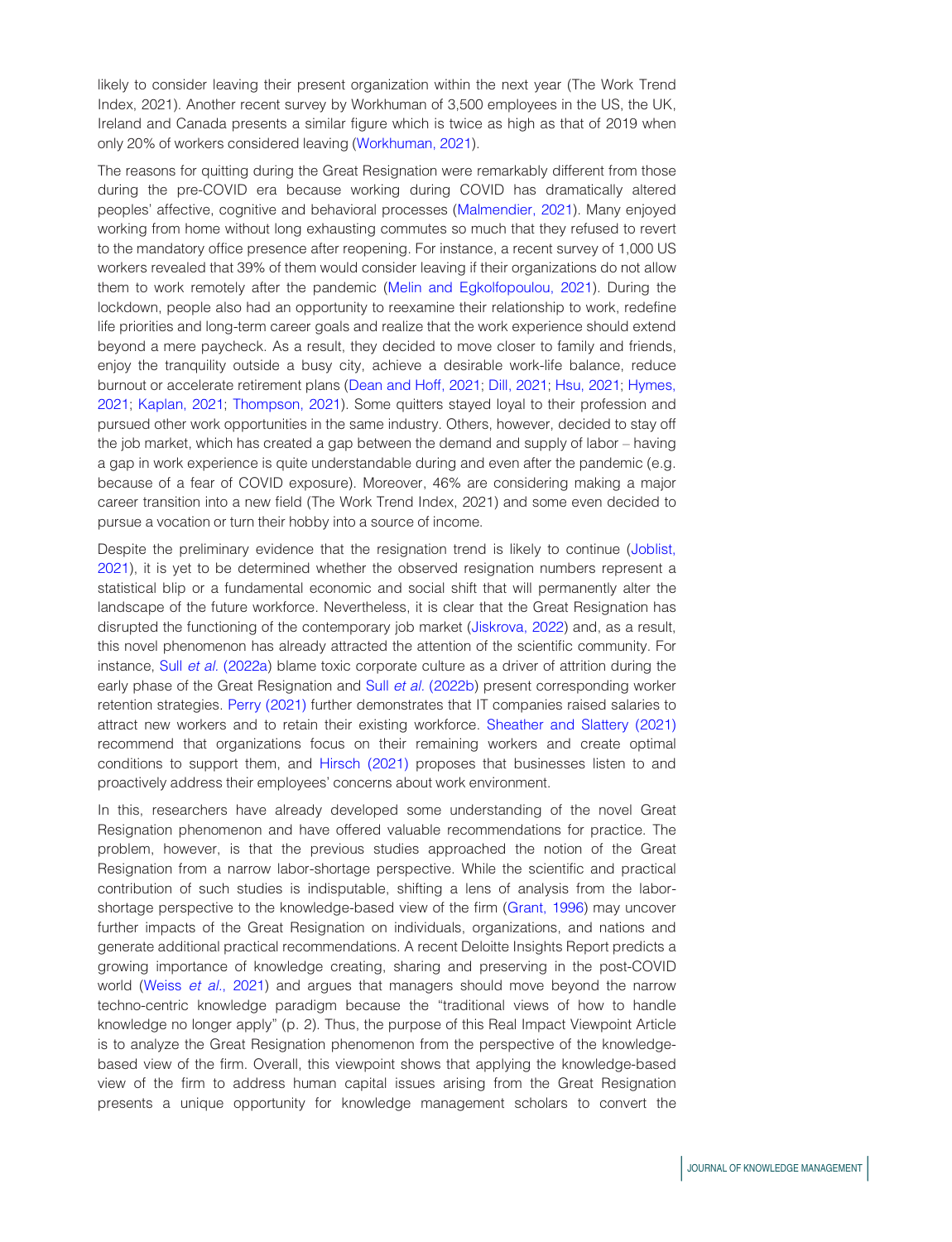numerous theoretical insights accumulated within the boundaries of the knowledge management discipline into practical application at the very moment when it is needed the most.

The rest of this Real Impact Viewpoint Article is structured as follows. Section 2 describes the knowledge-based view of the firm perspective on the Great Resignation. Section 3 presents the knowledge-related impacts of the Great Resignation on the individual, organizational and national levels. Section 4 outlines several recommendations that may be of interest to knowledge managers and policymakers, and Section 5 concludes the paper.

#### 2. The knowledge-based view of the firm perspective on the Great Resignation

The knowledge-based view of the firm posits that knowledge is created by and resides within individuals, and an organization is viewed as an entity that integrates knowledge of its individual members and applies this knowledge in the production of its products and services ([Grant, 1996\)](#page-10-5). Because knowledge-based resources are mostly unique and are difficult to imitate, knowledge is considered more valuable than the traditional sources of economic power, and an organizational knowledge base and its knowledge capabilities become an ultimate source of competitive advantage ([Santoro](#page-11-5) et al., 2021). The knowledgebased view of the firm is founded on several assumptions ([Grant, 2002](#page-10-6)). First, organizational knowledge has a tremendous potential for value creation – as long as it is properly identified, captured and integrated in the production processes [\(Hislop, 2003](#page-10-7); [Sharp, 2003;](#page-12-6) [Haesli and Boxall, 2005;](#page-10-8) [Curado and Bontis, 2006\)](#page-9-5). Second, while explicit knowledge (documents, manuals, procedures, videos) may be easily transferred among employees, tacit knowledge (know-how, skills, contextual knowledge) is extremely difficult and costly to transfer, if, at all, possible. Third, knowledge is subject to economies of scale and scope: while the initial creation of knowledge (especially, tacit) is expensive, the marginal cost of its future application is very low, and it may be often duplicated and applied in new areas. Fourth, individual workers are considered the primary agents for knowledge creation and accumulation. However, an efficient application of their knowledge requires a great degree of specialization. Last, effective and efficient production processes require the integration of multiple types of knowledge.

The Great Resignation has accelerated the transition toward the knowledge economy where knowledge has become a key differentiator driving the performance of individuals, organizations and entire nations. As a result, it is important to look beyond the narrow techno-centric and labor-shortage perspectives to understand the impacts of the Great Resignation on the individual, organizational and national levels. As this viewpoint demonstrates, by using the knowledge-based view of the firm perspective as a lens of analysis, it is possible to better understand the Great Resignation phenomenon and develop recommendations for managers and policymakers. These are discussed below in further detail.

#### 3. The knowledge-related impacts of the Great Resignation

# 3.1 The individual level

The totally unanticipated, massive, COVID-associated lockdowns and subsequent changes in organizational operational practices have impacted the contemporary labor market and employees' professional lives in many ways. Among them, the most salient pertain to an accelerating trend toward remote freelancing and employees' reevaluation of their professional self-identity. Initially, a move to work-from-home required employees to communicate and collaborate with other organizational members remotely. Quickly, this practice spilled over to external collaborations: managers realized that they may effectively and efficiently engage in remote work with major customers, suppliers and partners. A resignation-triggered understaffing experienced by many organizations has also forced managers to look for skilled workers outside the traditional boundaries of their organizations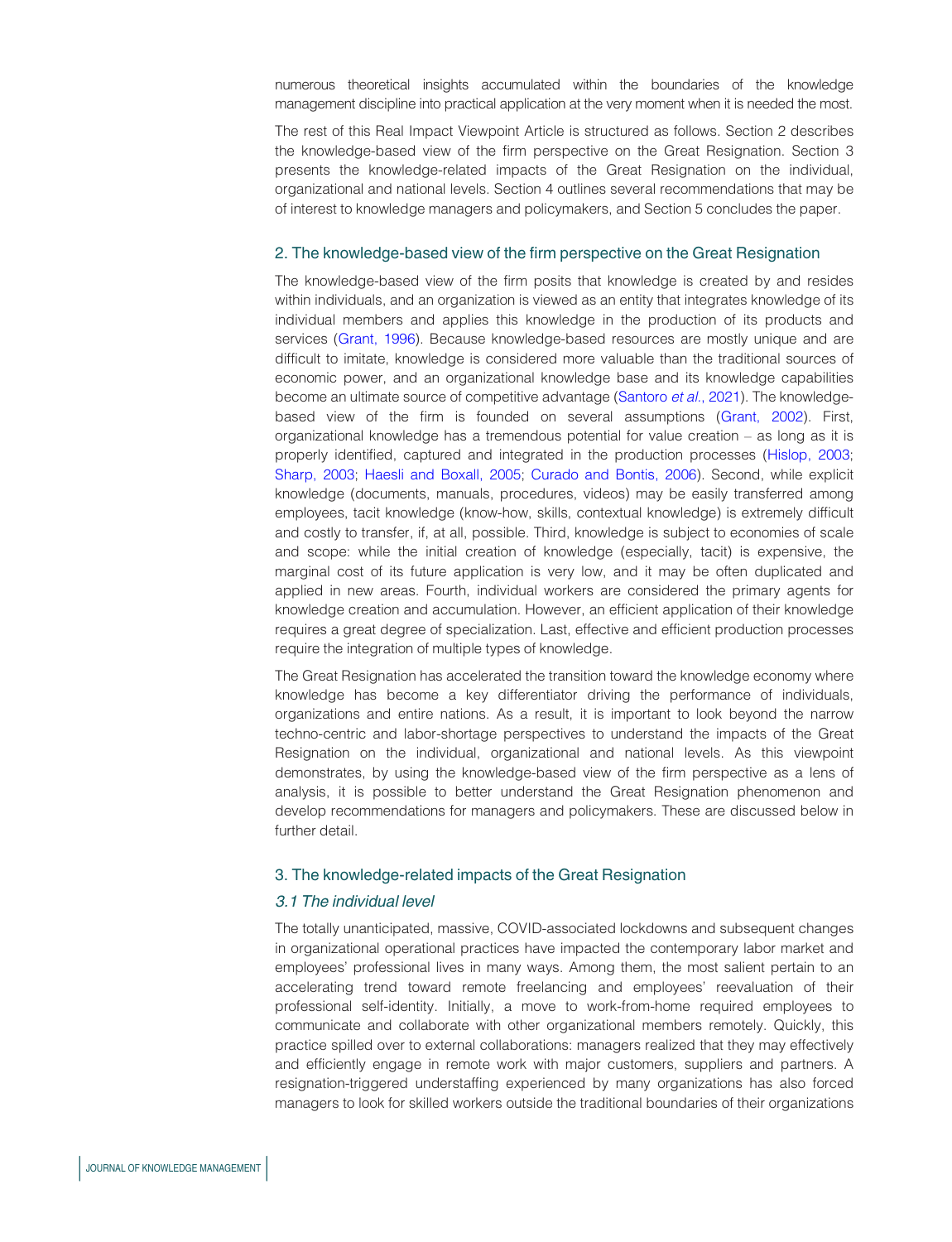and turn to independent contractors or freelancers. In fact, according to a recent report by Upwork, a leading freelancing platform, 71% of managers responsible for hiring indicated that they intend to maintain or increase their reliance on freelancers in the next six months, and 53% believe that this trend has been influenced by the COVID-19 pandemic [\(Ozimek,](#page-11-6) [2021\)](#page-11-6).

The COVID-associated lockdowns have given people a unique opportunity to pause and reevaluate their life's purpose, relationship to work and, most importantly, professional selfidentity – the degree to which workers identify themselves as members of their professional group (i.e. how they see themselves as a part of their professional environment) [\(Crossley](#page-9-6) [and Vivekananda-Schmidt, 2009](#page-9-6)). An interesting fact is that, at the dawn the dot.com era, the freelancing pioneers – eLance.com (the predecessor of Upwork), guru.com (currently in-business) and JobSwarm.com (presently defunct) – often marketed e-lancing (i.e. online freelancing) as a lifestyle and even referred to freelancers as "sellers," that is, the ones who sell their talent, expertise and knowledge ([Schneberger and Mark, 2002](#page-12-7)). Such a mentality still persists in today's freelancing environment. Many remote workers, including freelancers who intentionally or intuitively reevaluate their professional identity from the "seller" perspective, are likely to discover that they may identify themselves not only with the other members of their occupation but also with the unique professional knowledge that they possess because it is their specialized knowledge that allows them to successfully navigate from one organization to another or enjoy a freelancing lifestyle. This revelation, in turn, may alter their affective, cognitive and behavioral knowledge-related processes leading to various changes in a knowledge paradigm.

One such potential change is related to the accelerating expansion of the category of knowledge workers – i.e. individuals who consider knowledge as their main capital, consistently engage in life-long and on-the-job training, use abstract knowledge, create new knowledge, frequently make ad-hoc decisions; work with IT artifacts, people and symbols; and promote innovation [\(Davenport, 2005](#page-9-7); Pyöriä, 2005). Most people who work remotely and freelance online may be classified as knowledge workers. As a result, as their participation in the labor market grows, so will the number of knowledge workers. In addition, individuals who consistently engage in remote work or consider themselves virtual freelancers may eventually develop a deeper attachment to and a feeling of strong ownership over their professional knowledge and focus predominately on knowledge retention, updating and replenishment because, again, they regard knowledge as their main form of capital. This, however, is unlikely to change their attitude and behavior toward organizational knowledge management practices. Instead, these people are expected to emphasize personal knowledge management to develop new and improve existing approaches to accumulating, retaining and applying their individual knowledge at work. This should spark a growing interest in personal knowledge management, which is different from traditional organizational knowledge management because it emphasizes the individual over the organization. Personal knowledge management is best conceptualized as a "form of sophisticated career and life management" ([Gorman and Pauleen, 2016,](#page-10-9) p. 1) or personal inquiry to help individuals develop, acquire and apply skills to support their lifelong learning and prosperity in the contemporary, turbulent and complex personal, organizational and social environments ([Pauleen, 2009](#page-11-8); Jones et al.[, 2016](#page-10-10)). This, in turn, will create a demand for the development of personal knowledge management methods and information technologies.

#### 3.2 The organizational level

Because turnover has been traditionally considered an Achilles' heel of a knowledge-based organization [\(Daghfous](#page-9-8) et al., 2013), the Great Resignation has negatively affected and will continue to affect, organizations in multiple ways. The first, most intuitive impact of the Great Resignation on organizations pertains to knowledge loss because workers with valuable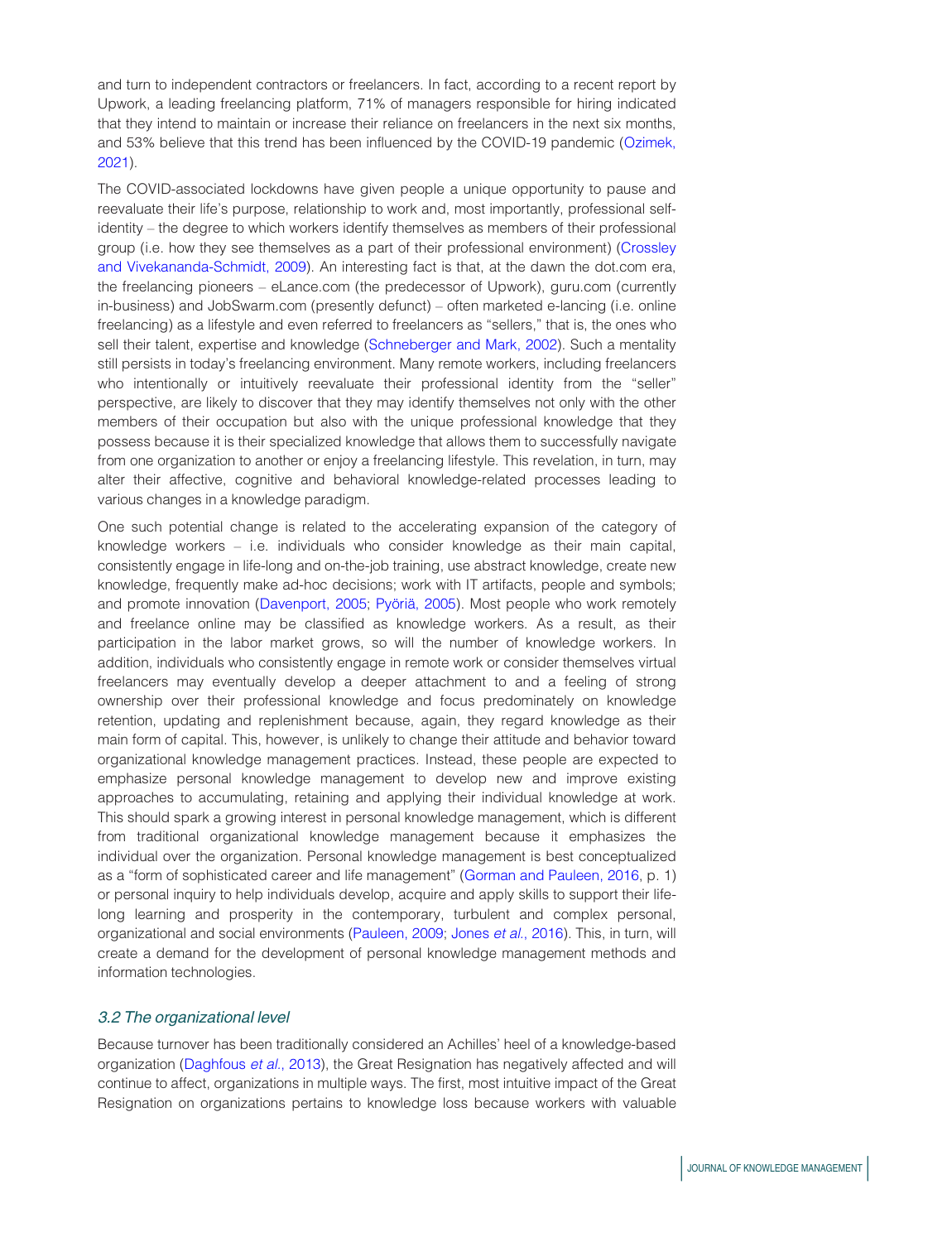knowledge leave their employers ([Massingham, 2018](#page-11-9); [Massingham, 2020](#page-11-10)). The organizational knowledge stock gets depleted because of the loss of tacit knowledge which resides with those who leave ([Stovel and Bontis, 2002;](#page-12-8) Gul et al.[, 2012\)](#page-10-11). In addition, those employees who intend to leave in the future avoid sharing knowledge with their coworkers [\(Jacobs and Roodt, 2007\)](#page-10-12). As a result, organizations may lose their advantages of economies of scale and scope because the pool of available knowledge has shrunk, and their future organizational productivity may dramatically decline (Shaw et al.[, 2005;](#page-12-9) [Pisano](#page-11-11) et al.[, 2017](#page-11-11)). Second, the employee exodus undermines an organizational capability to effectively integrate the knowledge possessed by the remaining workers in its business processes. Knowledge creates value in multiple ways – for example, through improved creativity ([Gurteen, 1998\)](#page-10-13), problem-solving [\(Giampaoli](#page-10-14) et al., 2017) and innovation [\(Papa](#page-11-12) et al.[, 2020;](#page-11-12) [Pereira](#page-11-13) et al., 2022) – which require specialized knowledge which, again, resides with individuals. Once employees depart, it is impossible to use their specialized (and mostly tacit) knowledge to develop, integrate and reconfigure internal business processes. Third, massive, unexpected resignations impede intra-organizational knowledge flows. Organizations tend to develop formal communications flows which may be disrupted if quitters often handled other workers' inquiries (i.e. possessed know-how and know-what) or acted as nodes connecting other employees (i.e. possessed know-who). Moreover, inter-organizational knowledge flows may also suffer because of the loss of relational capital. Relational capital represents "the ability of an organization to interact with a wide range of external stakeholders (such as customers, suppliers, competitors, trade and industry associations) as well as the knowledge embedded in these relationships" [\(Mention and Bontis, 2013,](#page-11-14) p. 291). The loss of relational capital occurs because departed workers had developed personal connections with the major stakeholders in other organizations [\(DeLong, 2004](#page-9-9)) – connections which may take years to re-build.

Fourth, the sudden departure of numerous fellow coworkers within a very short time may have a negative psychological effect on the remaining employees, causing anxiety, stress and disappointment. Employees exhibiting such poor mental states are less likely to share their knowledge with others (Issac *et al.*[, 2021](#page-10-15); [Kmieciak, 2022\)](#page-11-15), which may further impede intra-organizational knowledge flows. Fifth, when people work together, they often start socializing; develop workplace friendships which are based on common interests, trust, reciprocal liking and shared values; and eventually create networks of friendship ties connecting multiple coworkers [\(Sias and Cahill, 1998;](#page-12-10) [Berman](#page-9-10) et al., 2002; [Serenko](#page-12-11) et al., [2022\)](#page-12-11). Such friendship networks are utilized for both personal and non-work-related matters and serve as an informal knowledge dissemination channel ([Droege and Hoobler, 2003](#page-9-11)). Unexpected resignations happening during a very narrow timeframe disrupt these friendship networks and destroy such informal knowledge distribution channels because organizations lack time and resources to rebuild them.

Sixth, a high rate of resignations undermines an organization's image as a desirable employer – i.e. prospective job applicants who come across a business that recruits continuously may wonder why so many of their employees have recently departed and refrain from applying because a high rate of employee turnover often serves as a red flag. This, in turn, may prevent an organization from securing the best human capital. Organizational human capital "comprises the knowledge, skills, experiences and abilities of the members of the organization" ([Mention and Bontis, 2013,](#page-11-14) p. 288) and an inability to attract it may lead to further deterioration of the organizational stock of knowledge. Seventh, because of the sudden nature of these resignations, organizations may lack senior, experienced employees who can onboard, mentor and supervise the newly hired workers: this may further undermine organizational knowledge transfer processes. Eighth, some of the departed employees may eventually join competing organizations and deliberately, mistakenly or unconsciously infuse their previously accumulated knowledge into the competitors' business processes. In addition to their professional knowledge, they may also reveal trade secrets, know-how and other confidential information that must be prevented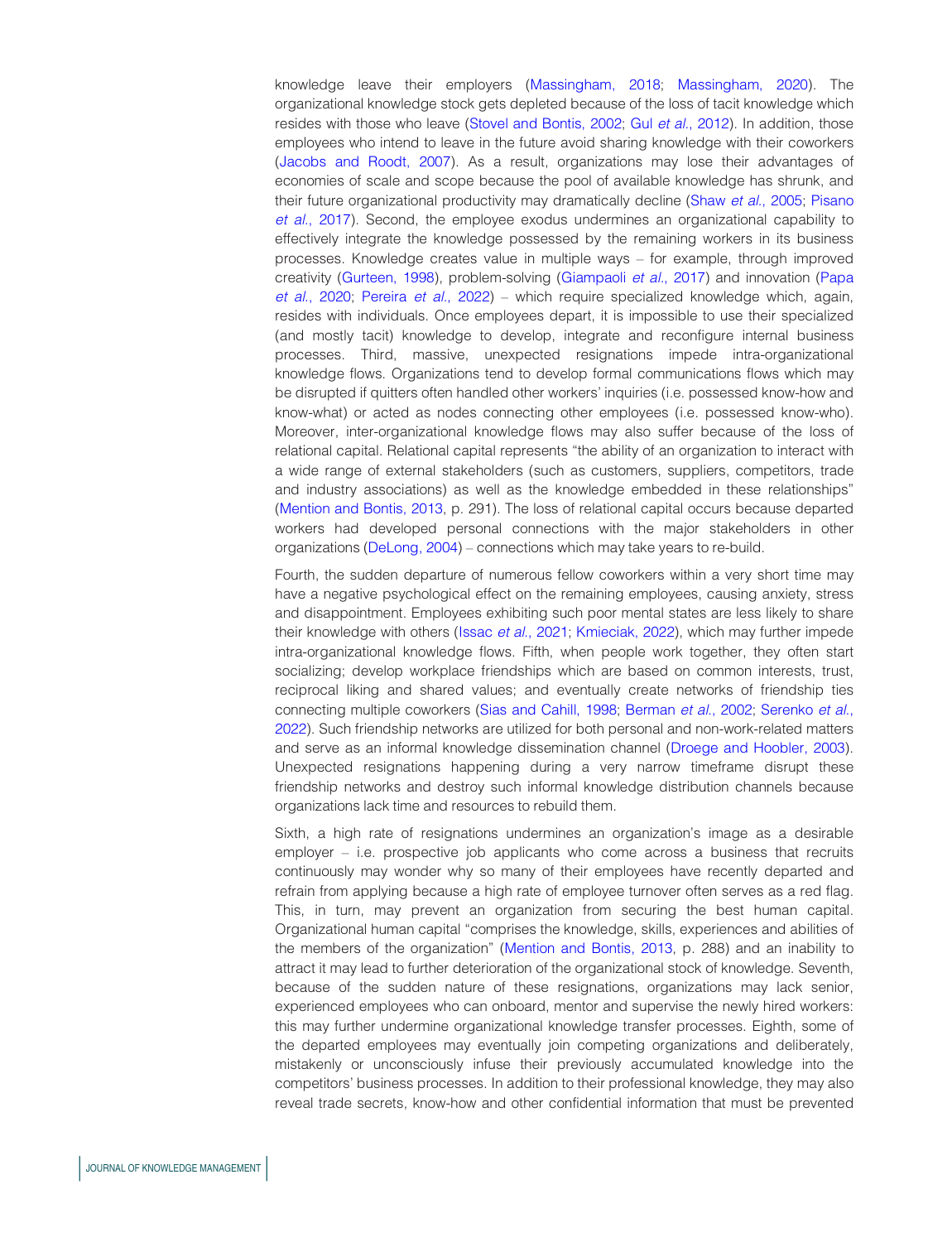from reaching unauthorized parties [\(Manhart and Thalmann, 2015\)](#page-11-16). Most importantly, while some impacts of lost knowledge may be observed almost immediately and eventually fixed, others may take years to discover, but, by then, it may be too late to identify and refill the knowledge gap ([DeLong, 2004\)](#page-9-9).

# 3.3 The national level

While the Great Resignation has already affected our society in many ways, the application of the knowledge-based view shows that it may lead to the depletion of national human capital. National human capital is more broad than organizational human capital: it includes people's expertise, skills, knowledge, wisdom, education, motivation, entrepreneurship, competence and the ability to realize national tasks and objectives. It is considered a key driver for national value creation [\(Bontis, 2004;](#page-9-12) [Lin and Edvinsson, 2011\)](#page-11-17). Because of four major factors – early and natural retirements, the temporary and permanent exodus of preretirement-age employees from the workforce, career changes sought by many of those remaining in the workforce and the fast pace of employee departures – the initial phase of the Great Resignation has created a noticeable ebb of national human capital.

A November 2021 study conducted by Goldman Sachs [\(Briggs, 2021](#page-9-13)) reveals that 68% of those who exited the labor force at the onset of COVID-19 were over 55 years old – the age when employees have accumulated a wealth of professional, specialized knowledge which may be put to use and shared with the new generation of workers. Moreover, 30% and 20% of all resignations were early and natural retirements, respectively, which means that half the knowledge of those who left no longer contributes to the production of national wealth. In fact, it has been well established in the knowledge management literature that retirements represent a major threat to the preservation of organizational knowledge ([DeLong, 2004\)](#page-9-9). In a similar vein, the knowledge of those who permanently or temporarily opted out of the workforce has ceased to exist in the pool of national human capital. In addition, those who have chosen to temporarily leave the job market may quickly find their knowledge to be outdated, given a constantly growing rate of knowledge obsolescence in the contemporary knowledge-intensive industries. Almost half of those remaining in the workforce are now considering a major career change (The Work Trend Index, 2021) and one-third are looking at opportunities in other industries [\(CNBC, 2021\)](#page-9-14). On the one hand, by remaining in the active workforce, these employees will continue being part of the national human capital. On the other hand, not all their previous knowledge may be relevant in the context of a new career or industry: thus, their overall contribution to the national human capital may diminish. Taken together, it is expected that the knowledge exodus caused by the Great Resignation will undermine the national human capital which will, in turn, lead to a reduction in the national wealth and may even contribute to a potential economic crisis.

## 4. Recommendations

To respond to the challenges triggered by the Great Resignation, managers should proactively explore several avenues. First, they need to learn how to use the available human capital more efficiently. The most obvious organizational response is to replenish the lost human capital through hiring. This, however, does not immediately fill the existing knowledge gap because each organization functions within its own idiosyncratic environment which requires context-specific tacit knowledge. Evidence suggests that new hires rarely possess the same knowledge even if they held a similar job elsewhere ([Massingham, 2018](#page-11-9)). It takes time for a newcomer to become an effective part of an internal knowledge communication network because knowledge sharing is based on trust, which cannot be quickly acquired. In addition, all organizations compete equally for a limited pool of prospective job applicants, resulting in higher starting salaries and sign-up bonuses with no guarantee that the new hires will stay in the long-term. Thus, many organizations will have to learn how to achieve their strategic objectives with a smaller pool of human capital.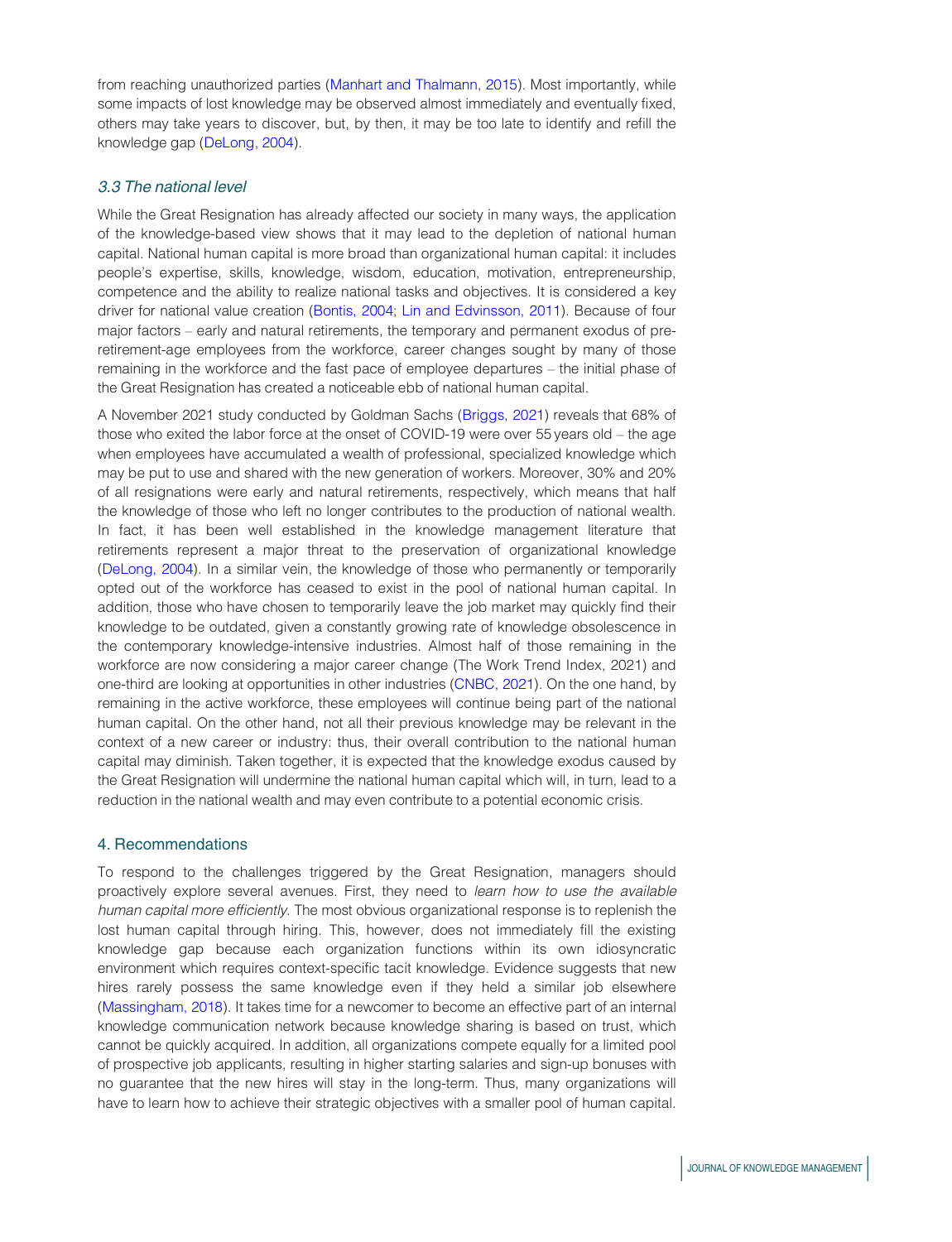For instance, instead of trying to infuse the missing, and frequently unavailable, knowledge into their organization, managers may fill the existing knowledge gaps through crowdsourcing and transforming their business entity into a virtual organization that retains minimal permanent staff while outsourcing most non-essential business functions [\(Durcan,](#page-9-15) [2016\)](#page-9-15). Managers should also consider developing employee-empowering policies because doing so may increase the success of knowledge management initiatives and boost organizational performance (Cillo et al.[, 2022](#page-9-16)).

Second, organizations should realize the importance of universal succession planning programs. Note that the keyword is universal. Before the COVID pandemic, succession planning had not become a universally accepted business practice. For example, less than 30% of small business owners had a written succession plan ([CNBC, 2015](#page-9-17)), and, in most cases, succession planning solely focused on the top executives [\(Harrell, 2016\)](#page-10-16) or those who exhibited great career advancement potential (Collins et al.[, 2016\)](#page-9-18). However, employees on all levels possess vital organizational knowledge and, as the Great Resignation shows, a massive knowledge exodus may be totally unanticipated. As a starting point, managers may consult succession planning best practices documented in the extant literature ([Groves, 2007;](#page-10-17) [Durst and Wilhelm, 2012;](#page-9-19) [Barton, 2019\)](#page-8-0).

Third organizations need to learn how to automate knowledge-based business processes not only to improve operational efficiency but also to reduce their dependence on human knowledge. For this, robotic process automation (RPA) offers an excellent opportunity. It refers to an information system that is programmed based on the input of human task experts to mimic the manual paths that they take during routine operations (Syed [et al.](#page-12-12), [2020\)](#page-12-12). This represents an excellent opportunity to capture expert knowledge, embed it into business processes and preserve it in the future. While well-established best practices and guidelines for the universal deployment of RPA have not yet been established ([Syed](#page-12-12) et al., [2020\)](#page-12-12), managers may consult previously documented case studies discussing or proposing successful RPA implementations. For example, they may learn from the experience of existing RPA centers of excellence (as described in [Anagnoste, 2018](#page-8-1)) and independent large-scale RPA projects (as discussed in [Kedziora and Penttinen, 2021\)](#page-11-18). At the same time, embracing RPA will require not only a dramatic upgrade of IT expertise but also a fundamental attitudinal change as workers must accept the fact that some of their routine knowledge-based tasks may be partially or even fully automated.

Fourth, managers need to use the Great Resignation as an opportunity to facilitate various knowledge-based IT initiatives. For this, the introduction of enterprise social media technologies, such as intra-organizational social networks, may create self-functioning virtual communities that promote trust, facilitate knowledge sharing, infuse customer knowledge, preserve organizational knowledge and support innovation, planning and product development (Scuotto et al.[, 2017a](#page-12-13); Scuotto et al.[, 2017b\)](#page-12-14). Enterprise social networks may be open to all former employees, such as retirees, who may continue contributing knowledge and virtually mentor their replacements at no cost to their previous employers. However, as both academic research and anecdotal evidence suggest, a rushed, top-down implementation of knowledge sharing IT solutions generally brings no desirable outcome and, most importantly, undermines all future attempts to promote knowledge sharing intra-organizational practices. In fact, approaching knowledge management from the single-minded IT perspective was the primary reason for the failure of the earlier knowledge management initiatives in North America in the mid of 2000s, which automatically triggered a decline in interest in knowledge management among North American academics.

Fifth, the Great Resignation gives managers a chance to restructure their organization to optimize intra-organizational knowledge flows. For instance, reducing the size of organizational units may remove unnecessary levels of bureaucracy, reduce office politics and increase intra-unit knowledge exchange [\(Serenko](#page-12-15) et al., 2007). Organizations should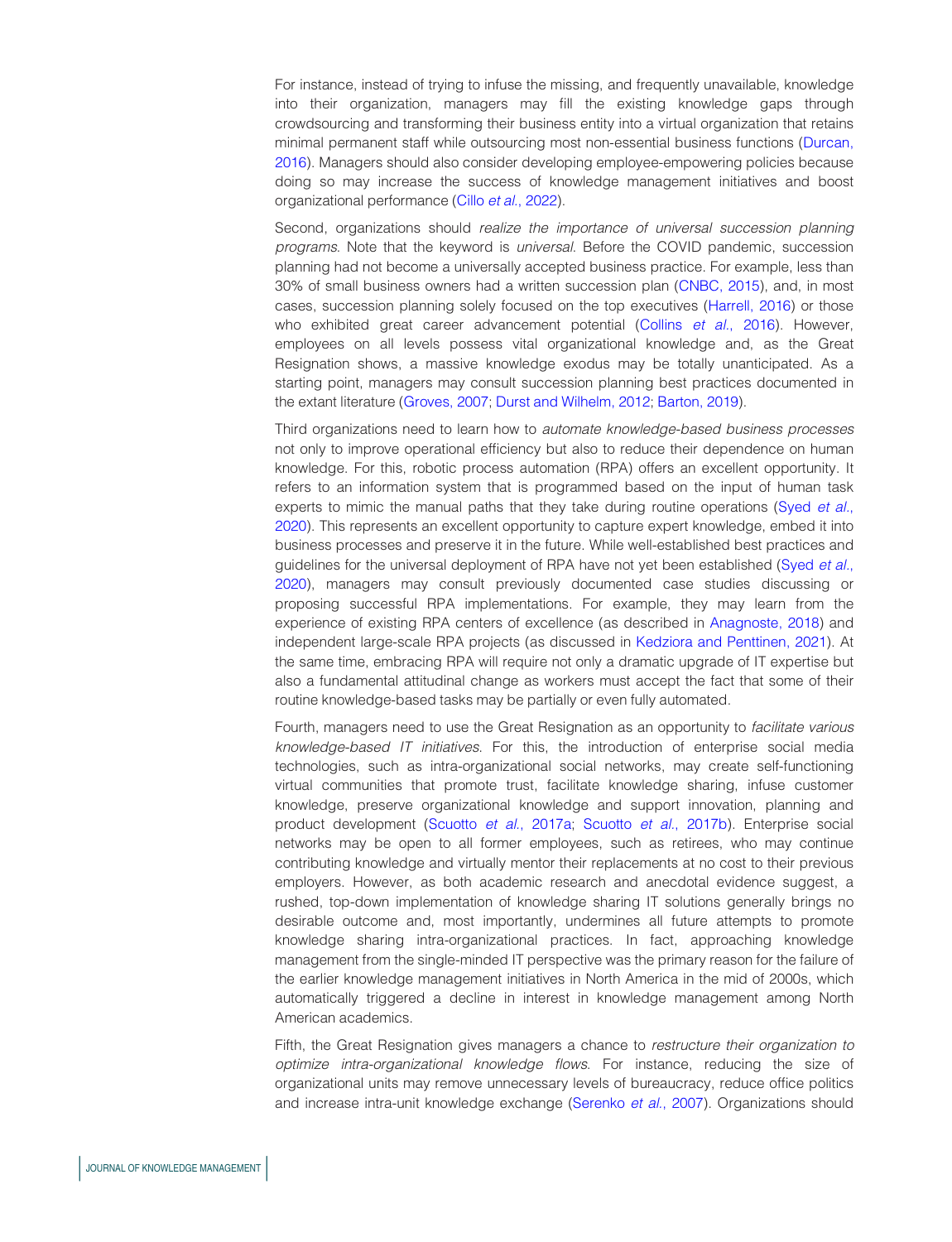also improve their existing onboarding programs and introduce new ones to help recent hires socialize with their fellow coworkers. As many organizations continue the use of telecommuting in the post-pandemic world, new hires may find it difficult to create formal and informal relationships with other workers and build trust which is necessary for knowledge exchange. Further guidance and best practices are available in the knowledge management literature [\(Van Wijk](#page-12-16) et al., 2008). Sixth organizations may have to eventually adjust their strategies, modify products and change markets to make the best use of the available human capital rather trying to secure the exact human capital needed to maintain the status quo. In other words, managers need to fit their organizations into the pool of available knowledge resources rather than trying to secure an "ideal" set of knowledge resources because the latter may be simply unavailable. In addition, an effective use of employees' knowledge may boost their perceptions of self-worth and make them stay with their organization in the long term [\(Zhuo and Yuan, 2022](#page-12-17)). Last, a COVID-19-initiated workfrom-home trend presents a unique opportunity for organizations to create telecommuting conditions for people with disabilities who cannot be physically present on the premises. For this, managers may consult various sources on how to remove environmental, attitudinal and social barriers preventing these individuals from joining the workforce and how to match the expertise of these potential employees with the required job skills [\(Martel](#page-11-19) et al., [2021\)](#page-11-19). Doing so may help to enrich the organizational culture, promote diversity and infuse new knowledge.

#### 5. Conclusion – towards the Great Knowledge Revolution

The fact that the Great Resignation has already altered the cultural fabric of the contemporary labor market and created an ebb of knowledge is undeniable. The future, however, is not as bleak as it seems as long as organizations find ways to proactively anticipate and adapt to the ongoing changes. The best way to combat the massive, unanticipated knowledge exodus is to pursue the paradigm of a knowledge-intensive organization and consider knowledge as a key driver of organizational strategies and business processes. The knowledge management discipline may truly help individuals, organizations, and nations convert the great knowledge exodus to the Great Knowledge Revolution.

Knowledge management is considered a formal scientific discipline that exhibits signs of academic maturity and has its core set of publication forums, unique specialist knowledge, objects of research, concepts, theories, technical language and institutional manifestations [\(Serenko, 2021](#page-12-18); Kör et al.[, 2022](#page-11-20); [Serenko and Bontis, 2022](#page-12-19)). The recommendations documented in academic knowledge management publications have much value for business practitioners [\(Moshonsky](#page-11-21) et al., 2014; [Edvardsson and Durst,](#page-9-20) [2017](#page-9-20)), but most knowledge management researchers have not been able to proactively deliver this knowledge to their professional stakeholders. As a result, there is a gap between knowledge management theory and practice ([Booker](#page-9-21) et al., 2008; [Heisig, 2015\)](#page-10-18) and, regrettably, knowledge management is often regarded as being a purely academic field (Hislop et al.[, 2018](#page-10-19)). The Great Resignation has created a need for the Great Knowledge Revolution which may become the only way to ensure economic sustainability, and it behooves knowledge management scholars to guide their nonacademic stakeholders through this terra incognita.

#### **References**

<span id="page-8-1"></span>Anagnoste, S. (2018), "Setting up a robotic process automation center of excellence", Management Dynamics in the Knowledge Economy, Vol. 6 No. 2, pp. 307-332.

<span id="page-8-0"></span>Barton, A. (2019), "Preparing for leadership turnover in Christian higher education: best practices in succession planning", Christian Higher Education, Vol. 18 Nos 1/2, pp. 37-53.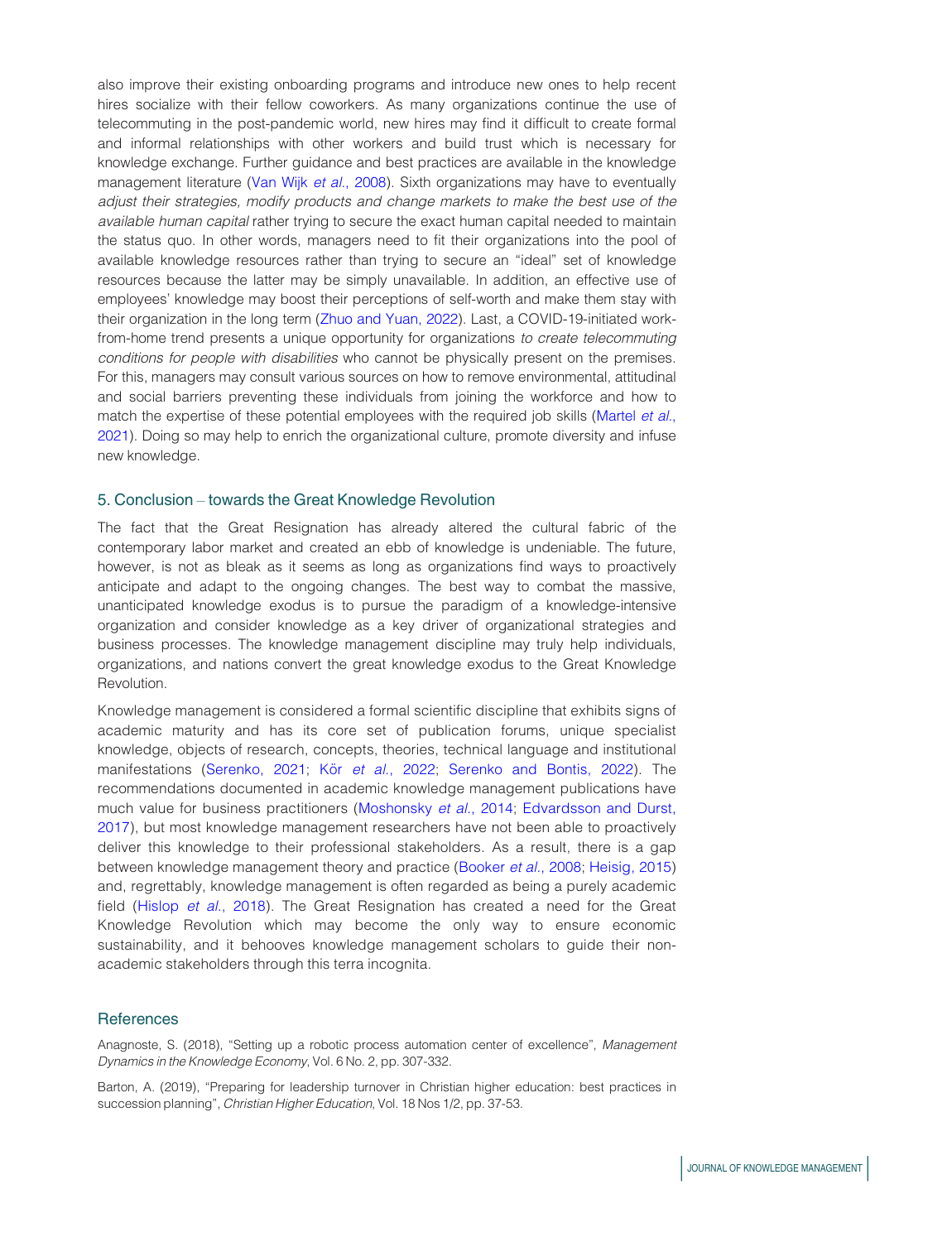<span id="page-9-10"></span>Berman, E.M., West, J.P. and Richter, M.N. Jr. (2002), "Workplace relations: friendship patterns and consequences (according to managers)", Public Administration Review, Vol. 62 No. 2, pp. 217-230.

<span id="page-9-1"></span>BLS (2021), "Job openings and labor turnover survey", The US Bureau of Labor Statistics, The United States Department of Labor, available at: [www.bls.gov/jlt](http://www.bls.gov/jlt)

<span id="page-9-12"></span>Bontis, N. (2004), "National intellectual capital index: a United Nations initiative for the Arab region", Journal of Intellectual Capital, Vol. 5 No. 1, pp. 13-39.

<span id="page-9-21"></span>Booker, L., Bontis, N. and Serenko, A. (2008), "The relevance of knowledge management and intellectual capital research", Knowledge and Process Management, Vol. 15 No. 4, pp. 235-246.

<span id="page-9-13"></span>Briggs, J. (2021), "US Daily: Why isn't labor force participation recovering?", Goldman Sachs Report, available at: [www.gspublishing.com/content/research/en/reports/2021/11/12/4f72d573-c573-4c4b-](http://www.gspublishing.com/content/research/en/reports/2021/11/12/4f72d573-c573-4c4b-8812-1d32ce3b973e.html)[8812-1d32ce3b973e.html](http://www.gspublishing.com/content/research/en/reports/2021/11/12/4f72d573-c573-4c4b-8812-1d32ce3b973e.html)

<span id="page-9-16"></span>Cillo, V., Gregori, G.L., Daniele, L.M., Caputo, F. and Bitbol-Saba, N. (2022), "Rethinking companies' culture through knowledge management lens during industry 5.0 transition", Journal of Knowledge Management, in-press.

<span id="page-9-17"></span>CNBC (2015), "Small biz owners ignoring succession advice: Poll", FPA/CNBC Business Owner Succession Planning Survey, available at: [www.cnbc.com/2015/04/13/ew-small-biz-have-an-exit-plan.html](http://www.cnbc.com/2015/04/13/ew-small-biz-have-an-exit-plan.html)

<span id="page-9-14"></span>CNBC (2021), "'The great reimagination of work': why 50% of workers want to make a career change", CNBC and Catalyst Report. The Great Work/Life Divide: How employee desire for flexibility and employer concern is driving the future of work, available at: [www.cnbc.com/2021/10/12/why-50percent-of-workers](http://www.cnbc.com/2021/10/12/why-50percent-of-workers-want-to-make-a-career-change-new-survey.html)[want-to-make-a-career-change-new-survey.html](http://www.cnbc.com/2021/10/12/why-50percent-of-workers-want-to-make-a-career-change-new-survey.html)

<span id="page-9-0"></span>Cohen, A. (2021), "How to quit your job in the great post-pandemic resignation boom", Bloomberg Businessweek, available at: [www.bloomberg.com/news/articles/2021-05-10/quit-your-job-how-to](http://www.bloomberg.com/news/articles/2021-05-10/quit-your-job-how-to-resign-after-covid-pandemic)[resign-after-covid-pandemic](http://www.bloomberg.com/news/articles/2021-05-10/quit-your-job-how-to-resign-after-covid-pandemic)

<span id="page-9-18"></span>Collins, S.K., McKinnies, R., Lieneck, C. and Watts, S. (2016), "A trend analysis of succession planning in health care as perceived by chief executive officers in US hospitals", The Health Care Manager, Vol. 35 No. 4, pp. 333-339.

<span id="page-9-2"></span>Cook, I. (2021), "Who is driving the Great Resignation?", Harvard Business Review, available at: [https://](https://hbr.org/2021/09/who-is-driving-the-great-resignation) [hbr.org/2021/09/who-is-driving-the-great-resignation](https://hbr.org/2021/09/who-is-driving-the-great-resignation)

<span id="page-9-6"></span>Crossley, J. and Vivekananda-Schmidt, P. (2009), "The development and evaluation of a professional self identity questionnaire to measure evolving professional self-identity in health and social care students", Medical Teacher, Vol. 31 No. 12, pp. e603-e607.

<span id="page-9-5"></span>Curado, C. and Bontis, N. (2006), "The knowledge-based view of the firm and its theoretical precursor", International Journal of Learning and Intellectual Capital, Vol. 3 No. 4, pp. 367-381.

<span id="page-9-8"></span>Daghfous, A., Belkhodja, O. and Angell, L.C. (2013), "Understanding and managing knowledge loss", Journal of Knowledge Management, Vol. 17 No. 5, pp. 639-660.

<span id="page-9-7"></span>Davenport, T.H. (2005), Thinking for a Living: How to Get Better Performances and Results from Knowledge Workers, Harvard Business School Press, Boston.

<span id="page-9-3"></span>Dean, G. and Hoff, M. (2021), "Nearly three-quarters of workers are actively thinking about quitting their job, according to a recent survey", Insider, available at: [www.businessinsider.com/great-resignation](http://www.businessinsider.com/great-resignation-labor-shortage-workers-thinking-about-quitting-joblist-report-2021-10)[labor-shortage-workers-thinking-about-quitting-joblist-report-2021-10](http://www.businessinsider.com/great-resignation-labor-shortage-workers-thinking-about-quitting-joblist-report-2021-10)

<span id="page-9-9"></span>DeLong, D.W. (2004), Lost Knowledge: Confronting the Threat of an Aging Workforce, Oxford University Press, New York, NY.

<span id="page-9-4"></span>Dill, K. (2021), "America's workers are leaving jobs in record numbers", The Wall Street Journal, available at: [www.wsj.com/articles/whats-driving-americas-workers-to-leave-jobs-in-record-numbers-11634312414](http://www.wsj.com/articles/whats-driving-americas-workers-to-leave-jobs-in-record-numbers-11634312414)

<span id="page-9-11"></span>Droege, S.B. and Hoobler, J.M. (2003), "Employee turnover and tacit knowledge diffusion: a network perspective", Journal of Managerial Issues, Vol. 15 No. 1, pp. 50-64.

<span id="page-9-15"></span>Durcan, J. (2016), Outsourcing and the Virtual Organization: The Incredible Shrinking Company, Penguin Random House, New York, NY.

<span id="page-9-19"></span>Durst, S. and Wilhelm, S. (2012), "Knowledge management and succession planning in SMEs", Journal of Knowledge Management, Vol. 16 No. 4, pp. 637-649.

<span id="page-9-20"></span>Edvardsson, I.R. and Durst, S. (2017), "Universities and knowledge-based development: a literature review", International Journal of Knowledge-Based Development, Vol. 8 No. 2, pp. 105-134.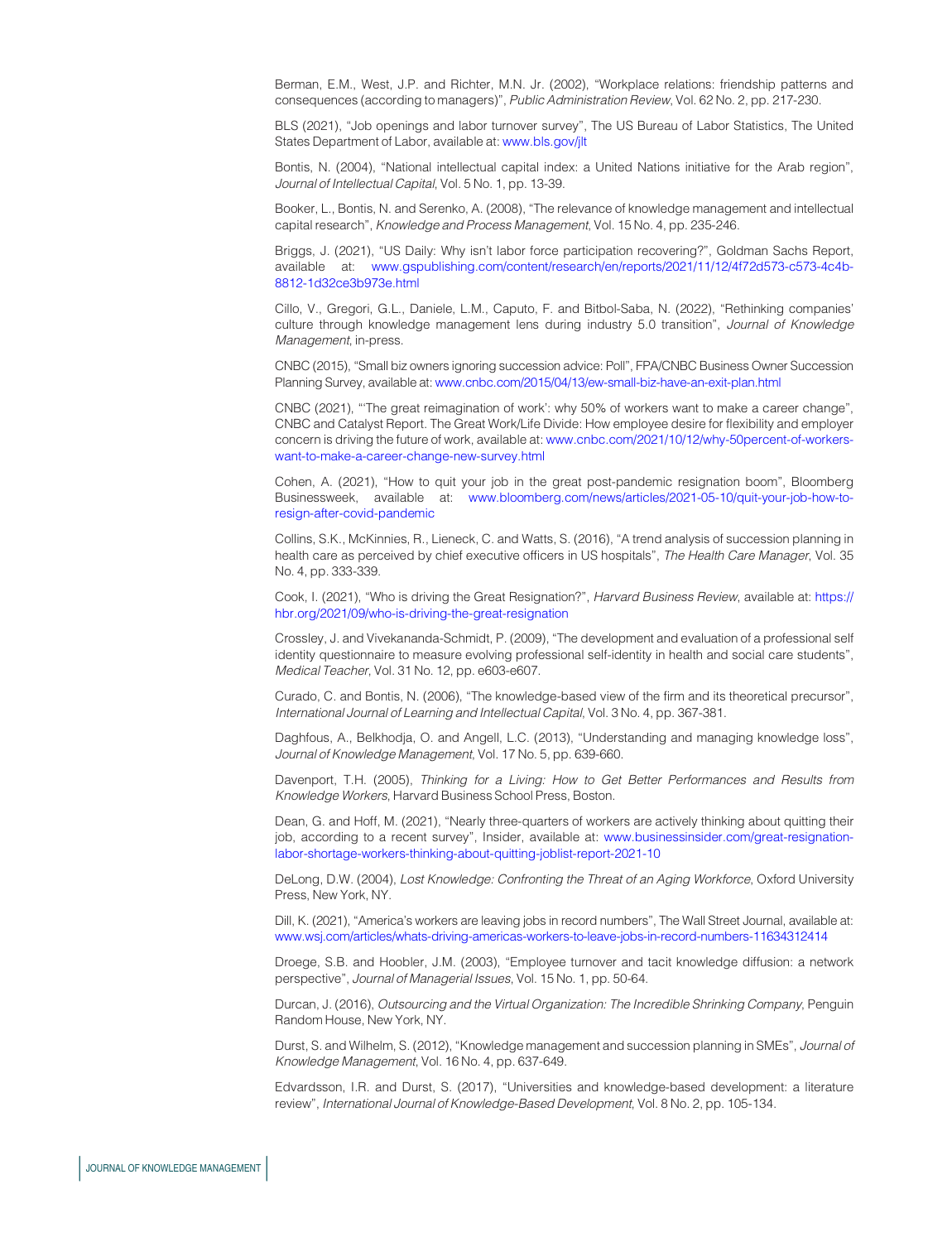<span id="page-10-14"></span>Giampaoli, D., Ciambotti, M. and Bontis, N. (2017), "Knowledge management, problem solving and performance in top Italian firms", Journal of Knowledge Management, Vol. 21 No. 2, pp. 355-375.

<span id="page-10-9"></span>Gorman, G.E. and Pauleen, D.J. (2016), "The nature and value of personal knowledge management", in Pauleen, D.J. and Gorman, G.E. (Eds), Personal Knowledge Management: Individual, Organizational and Social Perspectives, Routledge, New York, NY, pp. 1-16.

<span id="page-10-5"></span>Grant, R.M. (1996), "Toward a knowledge-based theory of the firm", Strategic Management Journal, Vol. 17 No. S2, pp. 109-122.

<span id="page-10-6"></span>Grant, R.M. (2002), "The knowledge-based view of the firm", in Choo, C.W. and Bontis, N. (Eds), The Strategic Management of Intellectual Capital and Organizational Knowledge, Oxford University Press, Oxford, pp. 133-148.

<span id="page-10-17"></span>Groves, K.S. (2007), "Integrating leadership development and succession planning best practices", Journal of Management Development, Vol. 26 No. 3, pp. 239-260.

<span id="page-10-11"></span>Gul, S., Ahmad, B., Rehman, S.U., Shabir, N. and Razzaq, N. (2012), "Leadership styles, turnover intentions and the mediating role of organizational commitment", Information and Knowledge Management, Vol. 2 No. 7, pp. 44-51.

<span id="page-10-13"></span>Gurteen, D. (1998), "Knowledge, creativity and innovation", Journal of Knowledge Management, Vol. 2 No. 1, pp. 5-13.

<span id="page-10-8"></span>Haesli, A. and Boxall, P. (2005), "When knowledge management meets HR strategy: an exploration of personalization-retention and codification-recruitment configurations", The International Journal of Human Resource Management, Vol. 16 No. 11, pp. 1955-1975.

<span id="page-10-16"></span>Harrell, E. (2016), "Succession planning: what the research says", Harvard Business Review, Vol. 94 No. 12, pp. 70-74.

<span id="page-10-18"></span>Heisig, P. (2015), "Future research in knowledge management: Results from the global knowledge research network study", in Bolisani, E., and Handzic, M. (Eds), Advances in Knowledge Management: Celebrating Twenty Years of Research and Practice, Springer, Berlin, Germany, pp. 151-182.

<span id="page-10-4"></span>Hirsch, P.B. (2021), "The great discontent", *Journal of Business Strategy*, Vol. 42 No. 6, pp. 439-442.

<span id="page-10-7"></span>Hislop, D. (2003), "Linking human resource management and knowledge management via commitment: a review and research agenda", Employee Relations, Vol. 25 No. 2, pp. 182-202.

<span id="page-10-19"></span>Hislop, D., Murray, P.A., Shrestha, A., Syed, J. and Mouzughi, Y. (2018), "Knowledge management: (potential) future research directions", in Syed, J., Murray, P.A., Hislop, D. and Mouzughi, Y. (Eds), The Palgrave Handbook of Knowledge Management, Palgrave Macmillan, Cham, pp. 691-703.

<span id="page-10-0"></span>Hsu, A. (2021), "These older workers hadn't planned to retire so soon. The pandemic sped things up", NPR, available at: [www.npr.org/2021/08/23/1028993124/these-older-workers-hadnt-planned-to-retire](http://www.npr.org/2021/08/23/1028993124/these-older-workers-hadnt-planned-to-retire-so-soon-the-pandemic-sped-things-up)[so-soon-the-pandemic-sped-things-up](http://www.npr.org/2021/08/23/1028993124/these-older-workers-hadnt-planned-to-retire-so-soon-the-pandemic-sped-things-up)

<span id="page-10-1"></span>Hymes, K. (2021), "The Great Resignation' misses the point", Wired, available at: [www.wired.com/story/](http://www.wired.com/story/great-resignation-misses-the-point) [great-resignation-misses-the-point](http://www.wired.com/story/great-resignation-misses-the-point)

<span id="page-10-15"></span>Issac, A.C., Issac, T.G., Baral, R., Bednall, T.C. and Thomas, T.S. (2021), "Why you hide what you know: neuroscience behind knowledge hiding", Knowledge and Process Management, Vol. 28 No. 3, pp. 266-276.

<span id="page-10-12"></span>Jacobs, E. and Roodt, G. (2007), "The development of a knowledge sharing construct to predict turnover intentions", Aslib Proceedings, Vol. 59 No. 3, pp. 229-248.

<span id="page-10-3"></span>Jiskrova, G.K. (2022), "Impact of COVID-19 pandemic on the workforce: from psychological distress to the Great Resignation", Journal of Epidemiology and Community Health, Vol. 76 No. 6, pp. 525-526.

<span id="page-10-2"></span>Joblist (2021), "Q3 2021 United States job market report", available at: [www.joblist.com/jobs-reports/q3-](http://www.joblist.com/jobs-reports/q3-2021-united-states-job-market-report) [2021-united-states-job-market-report](http://www.joblist.com/jobs-reports/q3-2021-united-states-job-market-report)

<span id="page-10-10"></span>Jones, R., Corner, J. and Hämäläinen, R. (2016), "Systems intelligence as a lens for managing personal knowledge", in Pauleen, D.J. and Gorman, G.E. (Eds), Personal Knowledge Management: Individual, Organizational and Social Perspectives, Routledge, New York, NY, pp. 79-98.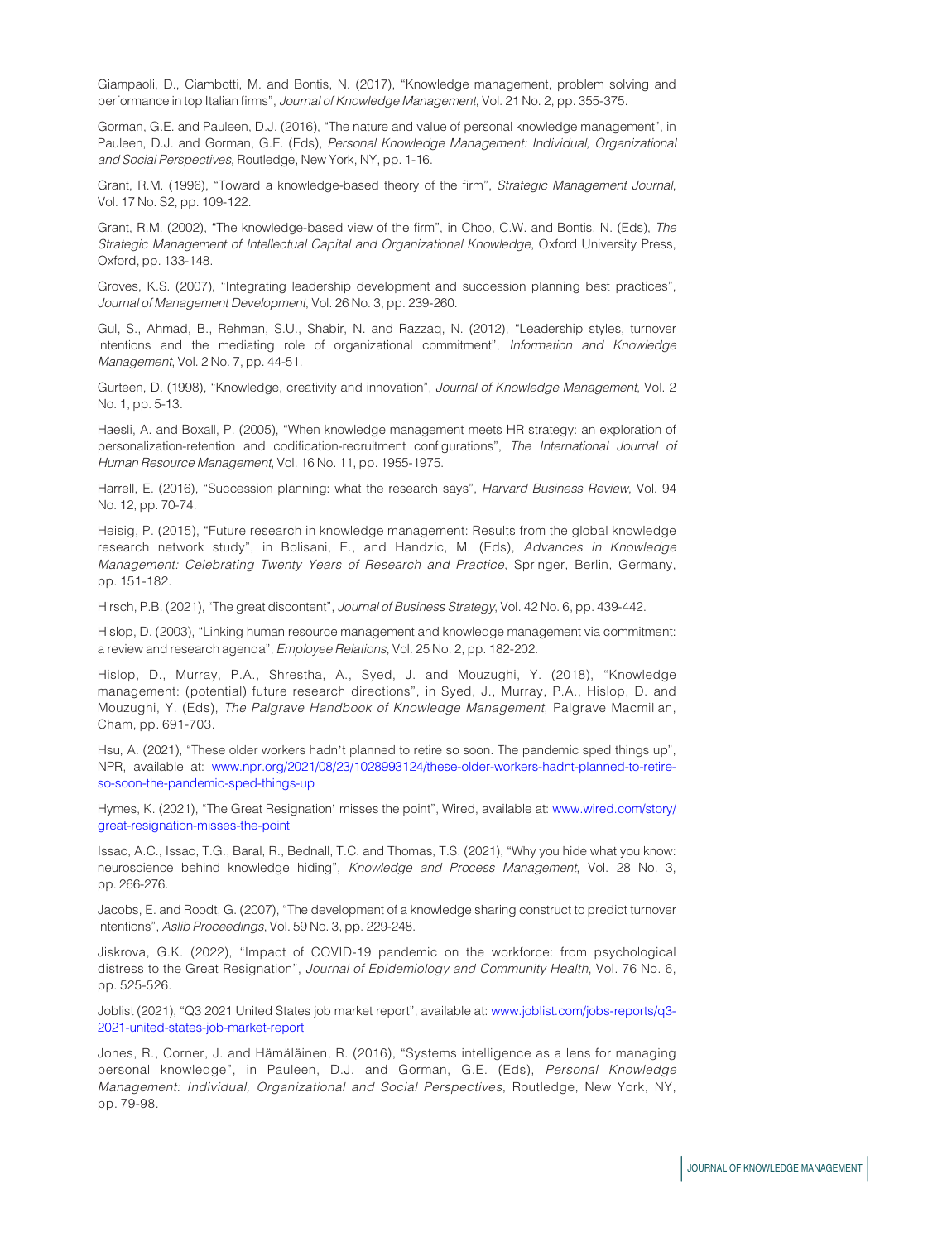<span id="page-11-3"></span>Kaplan, J. (2021), "The psychologist who coined the phrase 'Great Resignation' reveals how he saw it coming and where he sees it going. 'Who we are as an employee and as a worker is very central to who we are'", Insider, available at: [www.businessinsider.com/why-everyone-is-quitting-great-resignation](http://www.businessinsider.com/why-everyone-is-quitting-great-resignation-psychologist-pandemic-rethink-life-2021-10)[psychologist-pandemic-rethink-life-2021-10](http://www.businessinsider.com/why-everyone-is-quitting-great-resignation-psychologist-pandemic-rethink-life-2021-10)

<span id="page-11-18"></span>Kedziora, D. and Penttinen, E. (2021), "Governance models for robotic process automation: the case of Nordea Bank", Journal of Information Technology Teaching Cases, Vol. 11 No. 1, pp. 20-29.

<span id="page-11-15"></span>Kmieciak, R. (2022), "Alexithymia, social inhibition, affectivity, and knowledge hiding", Journal of Knowledge Management, in-press.

<span id="page-11-20"></span>Kör, B., Mutlutürk, M. and Caniëls, M.C.J. (2022), "Analysing and visualising the trends in knowledge management: towards a normative knowledge management framework", International Journal of Knowledge Management Studies, Vol. 13 No. 1, pp. 1-32.

<span id="page-11-17"></span>Lin, C.Y.-Y. and Edvinsson, L. (2011), National Intellectual Capital: A Comparison of 40 Countries, Springer, New York, NY.

<span id="page-11-1"></span>Malmendier, U. (2021), "Exposure, experience, and expertise: why personal histories matter in economics", Journal of the European Economic Association, Vol. 19 No. 6, pp. 2857-2894.

<span id="page-11-16"></span>Manhart, M. and Thalmann, S. (2015), "Protecting organizational knowledge: a structured literature review", Journal of Knowledge Management, Vol. 19 No. 2, pp. 190-211.

<span id="page-11-19"></span>Martel, A., Day, K., Jackson, M.A. and Kaushik, S. (2021), "Beyond the pandemic: the role of the built environment in supporting people with disabilities work life", Archnet-IJAR: International Journal of Architectural Research, Vol. 15 No. 1, pp. 98-112.

<span id="page-11-10"></span>Massingham, P. (2020), Knowledge Management: Theory in Practice, Sage Publications, London.

<span id="page-11-9"></span>Massingham, P.R. (2018), "Measuring the impact of knowledge loss: a longitudinal study", Journal of Knowledge Management, Vol. 22 No. 4, pp. 721-758.

<span id="page-11-2"></span>Melin, A. and Egkolfopoulou, M. (2021), "Employees are quitting instead of giving up working from home", Bloomberg Wealth, available at: [www.bloomberg.com/news/articles/2021-06-01/return-to-office](http://www.bloomberg.com/news/articles/2021-06-01/return-to-office-employees-are-quitting-instead-of-giving-up-work-from-home)[employees-are-quitting-instead-of-giving-up-work-from-home](http://www.bloomberg.com/news/articles/2021-06-01/return-to-office-employees-are-quitting-instead-of-giving-up-work-from-home)

<span id="page-11-14"></span>Mention, A. and Bontis, N. (2013), "Intellectual capital and performance within the banking sector of Luxembourg and Belgium", Journal of Intellectual Capital, Vol. 14 No. 2, pp. 286-309.

<span id="page-11-21"></span>Moshonsky, M., Serenko, A. and Bontis, N. (2014), "Examining the transfer of academic knowledge to business practitioners: doctoral program graduates as intermediaries", International Journal of Knowledge Management, Vol. 10 No. 3, pp. 70-95.

<span id="page-11-6"></span>Ozimek, A. (2021), "Future Workforce Report 2021: how remote work is changing businesses forever", Upwork, available at: [www.upwork.com/research/future-workforce-report](http://www.upwork.com/research/future-workforce-report)

<span id="page-11-12"></span>Papa, A., Dezi, L., Gregori, G.L., Mueller, J. and Miglietta, N. (2020), "Improving innovation performance through knowledge acquisition: the moderating role of employee retention and human resource management practices", Journal of Knowledge Management, Vol. 24 No. 3, pp. 589-605.

<span id="page-11-8"></span>Pauleen, D. (2009), "Personal knowledge management: putting the 'person' back into the knowledge equation", Online Information Review, Vol. 33 No. 2, pp. 221-224.

<span id="page-11-13"></span>Pereira, V., Bamel, U., Temouri, Y., Budhwar, P. and Del Giudice, M. (2022), "Mapping the evolution, current state of affairs and future research direction of managing cross-border knowledge for innovation", International Business Review, in-press.

<span id="page-11-4"></span>Perry, T.S. (2021), "Tech pay rises (almost) everywhere: the 'great resignation' is pushing salaries up", IEEE Spectrum, Vol. 58 No. 12, pp. 17-17.

<span id="page-11-11"></span>Pisano, P., Rieple, A. and Pironti, M. (2017), "Strategic approaches", in Rees, G. and Smith, P.E. (Eds), Strategic Human Resource Management: An International Perspective, London, Sage, pp. 37-77.

<span id="page-11-7"></span>Pyöriä, P. (2005), "The concept of knowledge work revisited", Journal of Knowledge Management, Vol. 9 No. 3, pp. 116-127.

<span id="page-11-0"></span>Rozgus, A. (2021), "Where have all the engineers gone? Employee hiring and retention are seeing a low right now – engineers are not exempt", Consulting-Specifying Engineer, Vol. 58 No. 7, p. 5.

<span id="page-11-5"></span>Santoro, G., Thrassou, A., Bresciani, S. and Del Giudice, M. (2021), "Do knowledge management and dynamic capabilities affect ambidextrous entrepreneurial intensity and firms' performance?", IEEE Transactions on Engineering Management, Vol. 68 No. 2, pp. 378-386.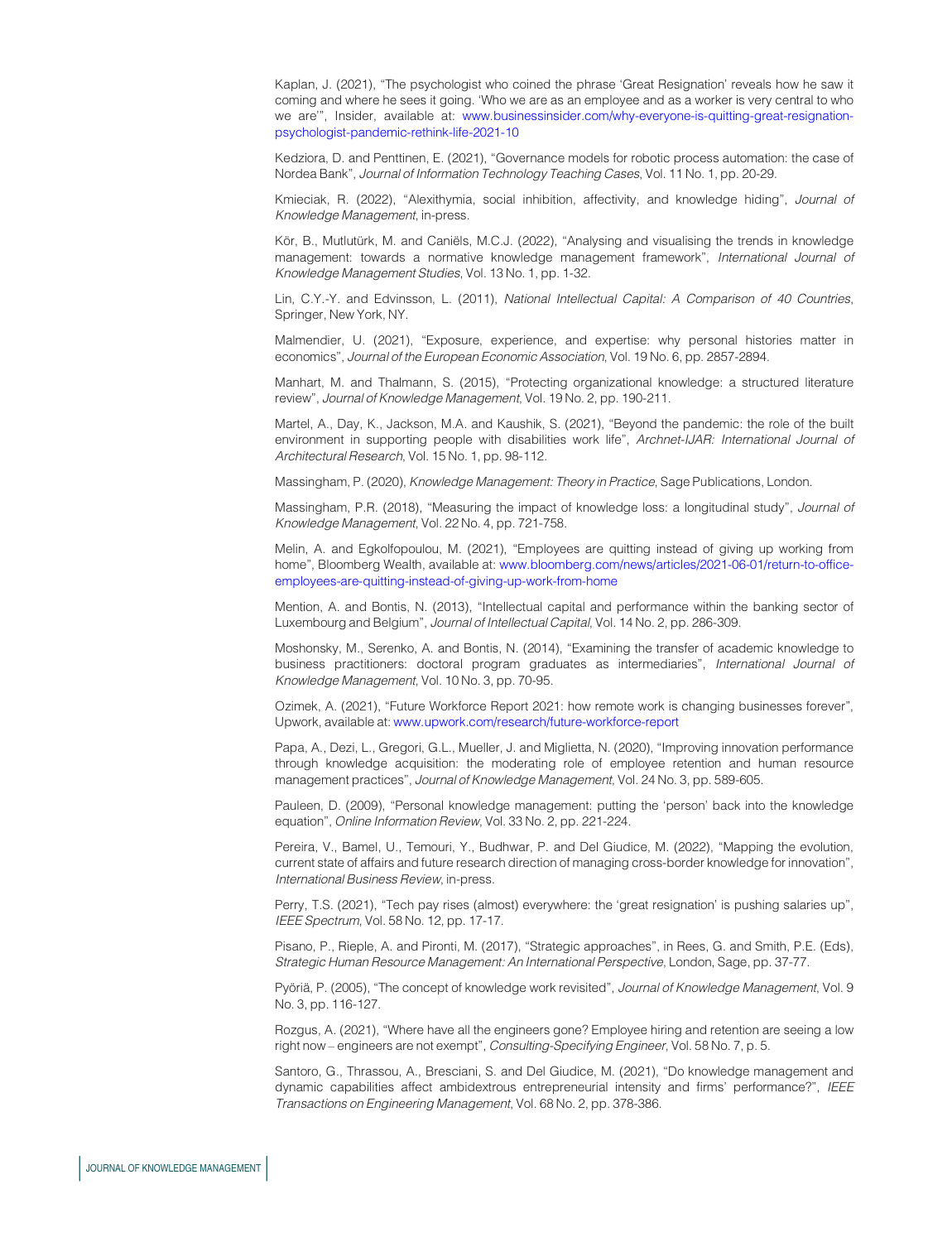<span id="page-12-7"></span>Schneberger, S.L. and Mark, K. (2002), "Elance.com: Preventing disintermediation", in Huff, S.L, Wade, M. and Schneberger, S.L. (Eds), Cases in Electronic Commerce, McGraw-Hill, New York, NY, pp. 282-291.

<span id="page-12-14"></span>Scuotto, V., Del Giudice, M. and Omeihe, K.O. (2017b), "SMEs and mass collaborative knowledge management: toward understanding the role of social media networks", Information Systems Management, Vol. 34 No. 3, pp. 280-290.

<span id="page-12-13"></span>Scuotto, V., Del Giudice, M., della Peruta, M.R. and Tarba, S. (2017a), "The performance implications of leveraging internal innovation through social media networks: an empirical verification of the smart fashion industry", Technological Forecasting and Social Change, Vol. 120, pp. 184-194.

<span id="page-12-18"></span>Serenko, A. (2021), "A structured literature review of scientometric research of the knowledge management discipline: a 2021 update", Journal of Knowledge Management, Vol. 25 No. 8, pp. 1889-1925.

<span id="page-12-19"></span>Serenko, A. and Bontis, N. (2022), "Global ranking of knowledge management and intellectual capital academic journals: a 2021 update", Journal of Knowledge Management, Vol. 26 No. 1, pp. 126-145.

<span id="page-12-15"></span>Serenko, A., Bontis, N. and Hardie, T. (2007), "Organizational size and knowledge flow: a proposed theoretical link", Journal of Intellectual Capital, Vol. 8 No. 4, pp. 610-627.

<span id="page-12-11"></span>Serenko, A., Sasaki, H., Palvia, P. and Sato, O. (2022), "Turnover in Japanese IT professionals: antecedents and nuances", Australasian Journal of Information Systems, Vol. 26, pp. 1-31.

<span id="page-12-6"></span>Sharp, D. (2003), "Knowledge management today: challenges and opportunities", Information Systems Management, Vol. 20 No. 2, pp. 32-37.

<span id="page-12-9"></span>Shaw, J.D., Duffy, M.K., Johnson, J.L. and Lockhart, D.E. (2005), "Turnover, social capital losses, and performance", Academy of Management Journal, Vol. 48 No. 4, pp. 594-606.

<span id="page-12-4"></span>Sheather, J. and Slattery, D. (2021), "The great resignation – how do we support and retain staff already stretched to their limit?", British Medical Journal, Vol. 375, p. 2533.

<span id="page-12-10"></span>Sias, P.M. and Cahill, D.J. (1998), "From coworkers to friends: the development of peer friendships in the workplace", Western Journal of Communication, Vol. 62 No. 3, pp. 273-299.

<span id="page-12-8"></span>Stovel, M. and Bontis, N. (2002), "Voluntary turnover: knowledge management friend or foe", Journal of Intellectual Capital, Vol. 3 No. 3, pp. 303-322.

<span id="page-12-3"></span>Sull, D., Sull, C. and Zweig, B. (2022b), "Toxic culture is driving the Great Resignation", MIT Sloan Management Review, Vol. 63 No. 2, pp. 1-9.

<span id="page-12-2"></span>Sull, D., Sull, C., Cipolli, W. and Brighenti, C. (2022a), "Why every leader needs to worry about toxic culture", MIT Sloan Management Review, available at: [https://sloanreview.mit.edu/article/why-every](https://sloanreview.mit.edu/article/why-every-leader-needs-to-worry-about-toxic-culture/)[leader-needs-to-worry-about-toxic-culture/](https://sloanreview.mit.edu/article/why-every-leader-needs-to-worry-about-toxic-culture/)

<span id="page-12-12"></span>Syed, R., Suriadi, S., Adams, M., Bandara, W., Leemans, S.J.J., Ouyang, C., ter Hofstede, A.H.M., van de Weerd, I., Wynn, M.T. and Reijers, H.A. (2020), "Robotic process automation: contemporary themes and challenges", Computers in Industry, Vol. 115, p. 103162.

The Work Trend Index (2021), "Microsoft WorkLab. The next great disruption is hybrid work – are we ready?", available at: [www.microsoft.com/en-us/worklab/work-trend-index/hybrid-work"](http://www.microsoft.com/en-us/worklab/work-trend-index/hybrid-work)

<span id="page-12-1"></span>Thompson, D. (2021), "The Great Resignation is accelerating", The Atlantic, available at: [www.theatlantic.](http://www.theatlantic.com/ideas/archive/2021/10/great-resignation-accelerating/620382) [com/ideas/archive/2021/10/great-resignation-accelerating/620382](http://www.theatlantic.com/ideas/archive/2021/10/great-resignation-accelerating/620382)

<span id="page-12-16"></span>Van Wijk, R., Jansen, J.J. and Lyles, M.A. (2008), "Inter-and intra-organizational knowledge transfer: a meta-analytic review and assessment of its antecedents and consequences", Journal of Management Studies, Vol. 45 No. 4, pp. 830-853.

<span id="page-12-5"></span>Weiss, S., Becker, S. and Behme, F. (2021), The New Knowledge Management: The Human Factor Activates the Collective Intelligence, Deloitte Insights, New York, NY.

<span id="page-12-0"></span>Workhuman (2021), How the Great Resignation will shape HR and the future of work: findings from the Workhuman IQ Fall 2021 International Survey Report, Globoforce.

YPulse (2021), "Why the great resignation is happening in Western Europe too", available at: [www.](http://www.ypulse.com/article/2021/11/02/why-the-great-resignation-is-happening-in-western-europe-too) [ypulse.com/article/2021/11/02/why-the-great-resignation-is-happening-in-western-europe-too](http://www.ypulse.com/article/2021/11/02/why-the-great-resignation-is-happening-in-western-europe-too)

<span id="page-12-17"></span>Zhuo, F. and Yuan, L. (2022), "The impact of knowledge distance on turnover intention of millennial employees: from the perspective of Mianzi", Journal of Knowledge Management, in-press.